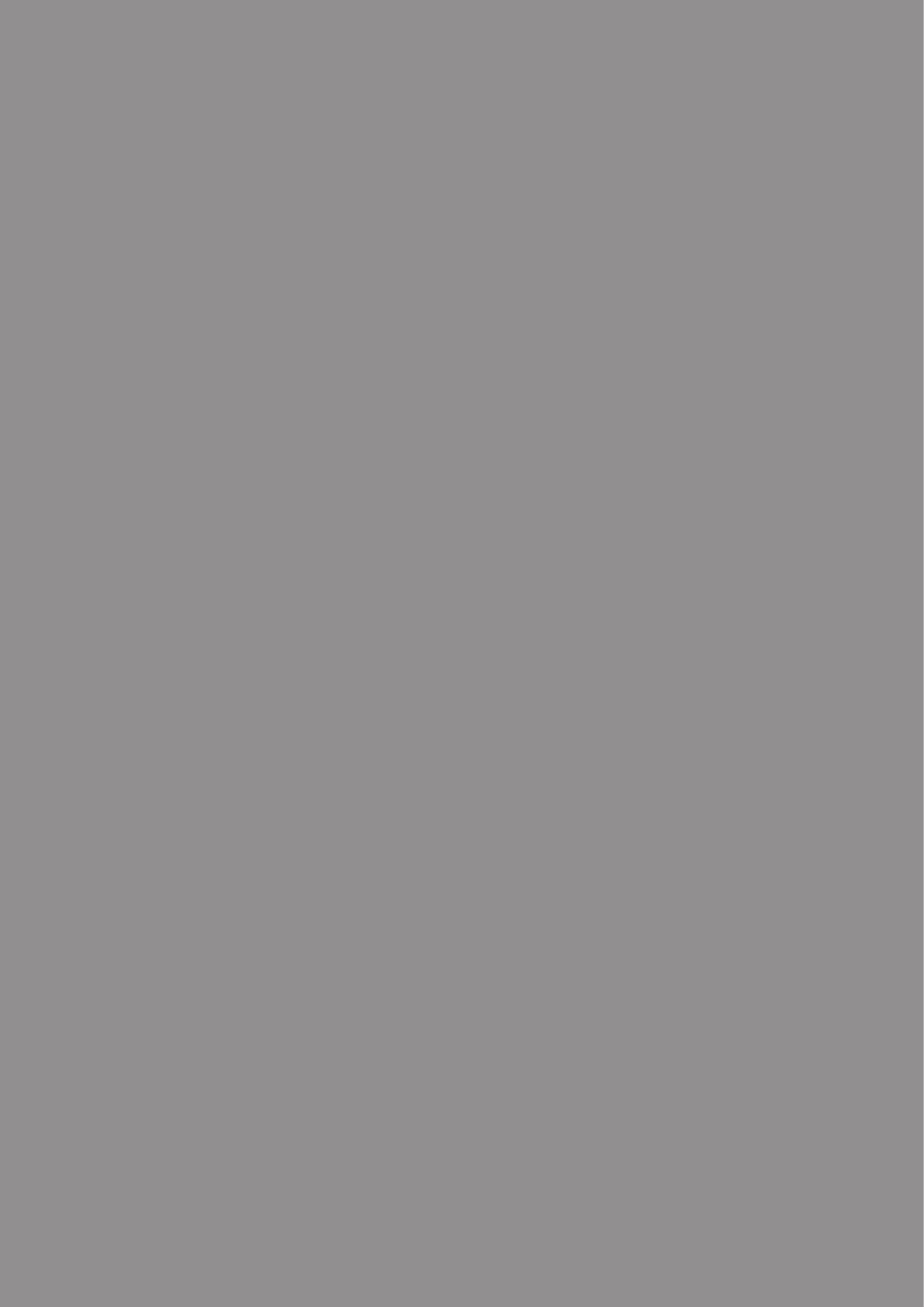# **Contents**

| Introduction                                                              | $\mathbf{1}$   |
|---------------------------------------------------------------------------|----------------|
| Why are we talking to city makers?                                        | $\overline{2}$ |
| The design of the meeting                                                 | $\overline{3}$ |
| Three case studies                                                        | $\overline{3}$ |
| The case of A Coruña                                                      | $\overline{4}$ |
| The case of Chisinău                                                      | 7              |
| The case of Naples                                                        | 9              |
| Co-making the city:<br>Ideas for bottom-up transnational municipal reform | 11             |
| Conclusions – next steps                                                  | 13             |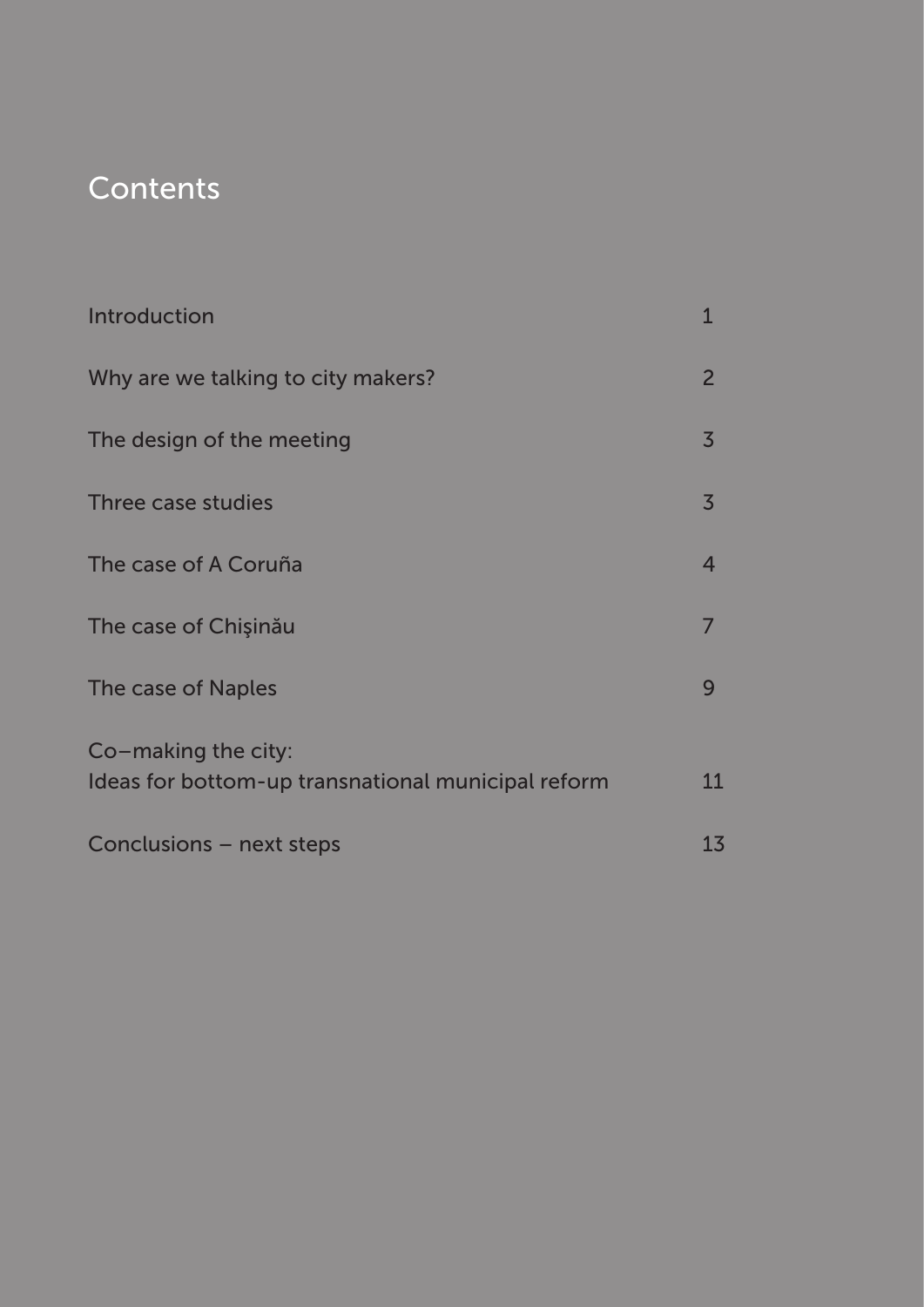## <span id="page-3-0"></span>Introduction

This report highlights the conversations that took place during the Innovative City Development meeting, which was held in Madrid in March 2017. The meeting brought together a small group of innovative city makers – including researchers, activists, experts and city officials who are taking a progressive approach to cultural issues, social innovation, urban development and participatory governance processes with city governments.

The meeting was hosted by the City of Madrid, the European Cultural Foundation (ECF) and the Connected Action for the Commons<sup>1</sup> network during the ECF-initiated [Idea Camp 2017](http://www.culturalfoundation.eu/idea-camp-2017/) – which brought 50 cultural change-makers to Madrid over the same few days in March.

As well as reporting back on what was discussed at the Innovative City Development meeting, this report also includes three case studies that illustrate some of the issues raised and finishes by drawing together some ideas (which can be found from [page 11](#page-13-0) onwards) that we hope will help to advise city makers and people who care about the future of their cities.

The report was written and compiled by Nicola Mullenger with advice and contributions from Christian Iaione, Katarina Pavić and Igor Stokfiszewski. It reflects the conversations of the Innovative City Development meeting.

 $1A$  three-year [programme](http://www.culturalfoundation.eu/connected-action/) instigated by the European Cultural Foundation (ECF) consisting of the following six organisations: Culture 2 Commons – Alliance Operation City, Clubture Network, Right to the City (Croatia), Les Têtes de l'Art (France), Krytyka Polityczna (Poland), Oberliht (Moldova), Platoniq – Goteo (Spain) and Subtopia (Sweden).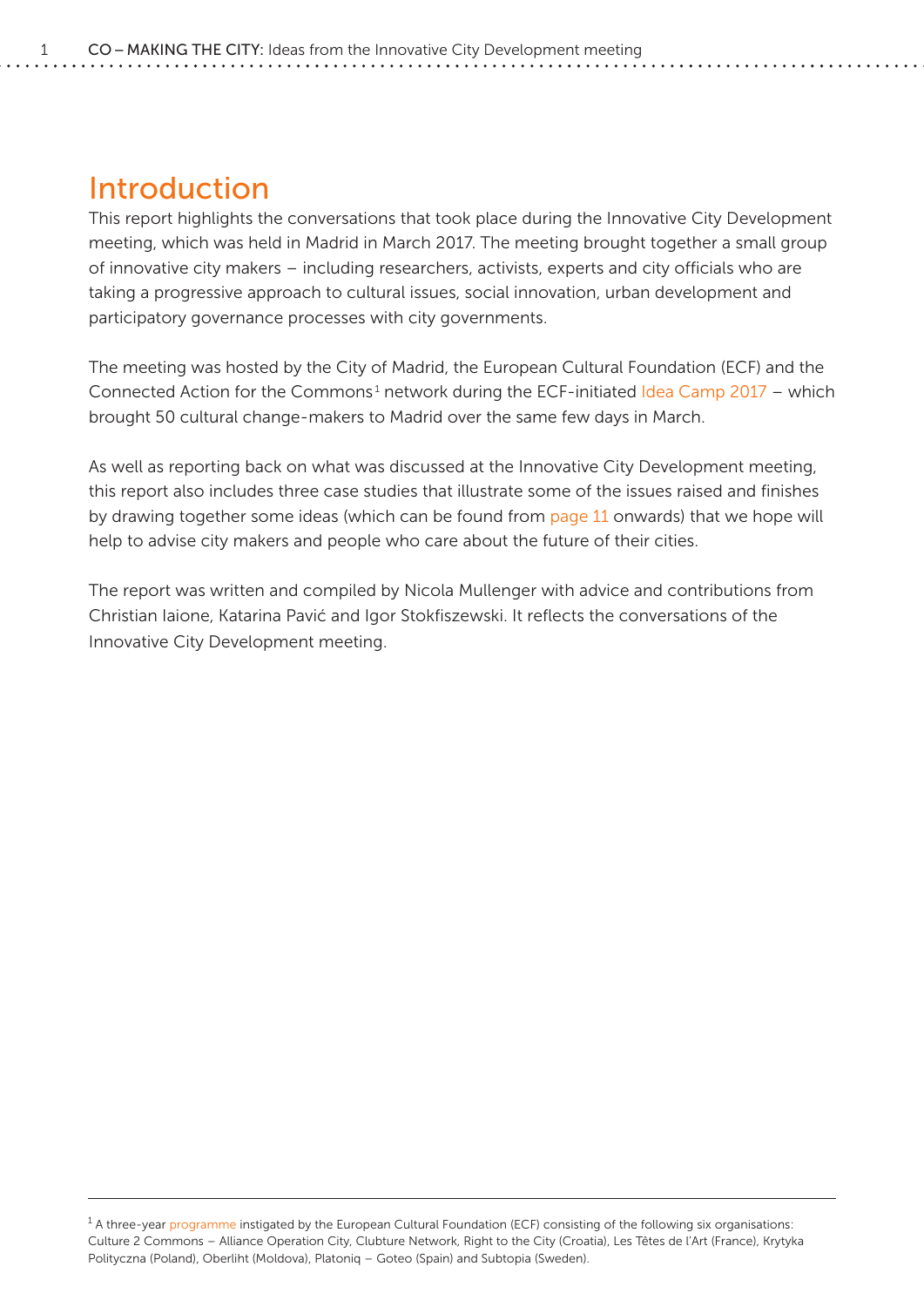# <span id="page-4-0"></span>Why are we talking to city makers?

More and more people are co-working across different sectors and on different projects to help make their cities into better places for local residents to live. Increasingly, institutions such as governments, schools, healthcare services, cultural spaces and environmental agencies are involving local people in making co-decisions when it comes to issues affecting their neighbourhoods and cities.

Each of the three ECF-initiated Connected Action for the Commons Idea Camps have explored how citizens and communities can get directly involved in participatory democratic processes that shape and govern our cities – bringing together a total of 150 Idea Makers from across Europe. ECF's work has drawn inspiration from the growing commons movement that these Idea Makers operate within – a movement that is working to reclaim common spaces and processes.

Over the past three years, Connected Action for the Commons – a hub of six cultural organisations convened by ECF – has been co-working to scale up collaborative working practices and services for people in their locality. What started in 2013 as a small but ambitious structure of like-minded organisations has become a growing, influential network of cultural change-makers: a European-wide community that uses culture and creativity to revitalise democracy, sometimes working with local governments and sometimes feeling like they do not have the support of those city officials and city makers.

A working group from Connected Action for the Commons designed this Innovative City Development meeting with input from urban co-governance and public policy co-design expert Christian Iaione (from [LabGov\)](http://www.labgov.it/) to coincide with the 2017 Idea Camp. The group brought together some of the city makers their organisations had been working with (and against!) to find out about the concerns and challenges they face when working with local people in their cities. The aim was to give the group the opportunity to think constructively about how to work together with citizens in order to support their work.

The city makers in attendance were: Mónica Cuender, Goteo (Spain); Claudia Delso, City of A Coruña (Spain); Zhanna Kravchenk, researcher, Södertön University (Sweden); Victor Lutenco, City of Chişinău (Moldova); Ana Mendez De Andes Aldama, City of Madrid (Spain); Fabio Pascapé, City of Naples (Italy); Aneta Quraishy, cultural relations professional (Germany); Tomasz Thun-Janowski, City of Warsaw (Poland); Slaven Tolj, Rijeka 2020 and Rijeka Museum of Modern and Contemporary Art (Croatia); and Julie Ward, MEP North West England (UK).

The meeting was co-facilitated by Christian Iaione, LabGov and Nicola Mullenger, ECF, with rapporteurs Katarina Pavić, Culture 2 Commons and Igor Stokfiszewski, Krytyka Polityczna.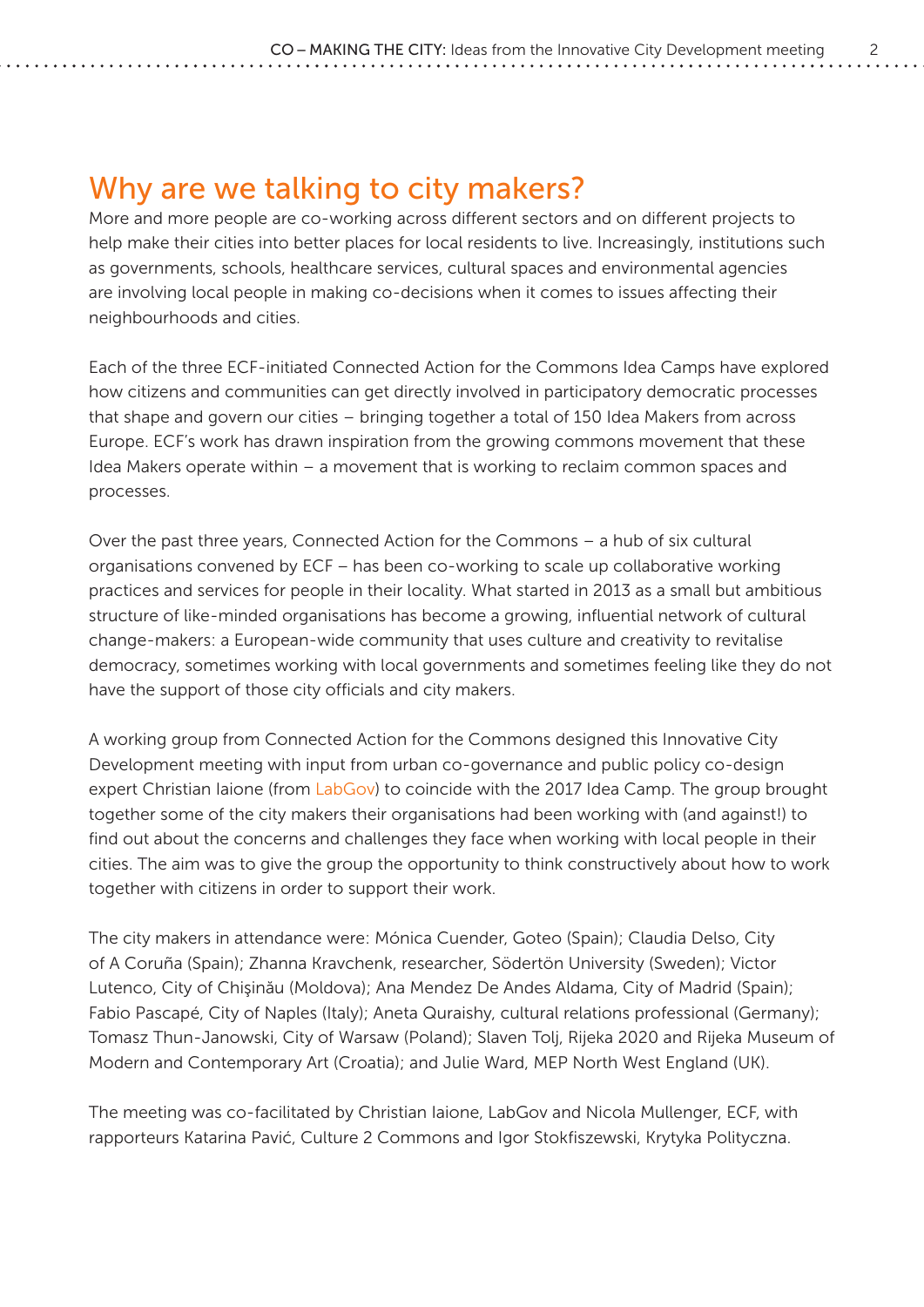<span id="page-5-0"></span>"Social Innovation is becoming very important at this stage, and as it is gaining ground at a larger scale, it is finding more and more political obstacles. It is up to us to raise these obstacles in a collaborative spirit that social innovation demands, and move towards new solutions."

#### Amalia Zepou, Vice Mayor for Civil Society and Innovation, Athens (Greece)

Unfortunately Amalia had to cancel her attendance at the meeting because of an emergency with a collaborative regeneration process she has been working on for the past two years.

# The design of the meeting

The start of the meeting looked a little like an upgraded 'show and tell' session. Each city maker was invited to deliver a four-minute presentation on a challenge they are working on in their own city, focusing on concrete issues in their own communities. This was followed by facilitated discussions in smaller groups looking at shared challenges and possible solutions for collaborative city change-making. The aim was to find practices that can encourage community and institutional participatory city-making processes.

## Three case studies

From these presentations, we have chosen three case studies that highlight different problems within cities that can be applied to other regions across Europe and indeed around the world. These three case studies represent the diversity of issues and geographical areas in Europe where citizen participation and commoning practices are already making a difference.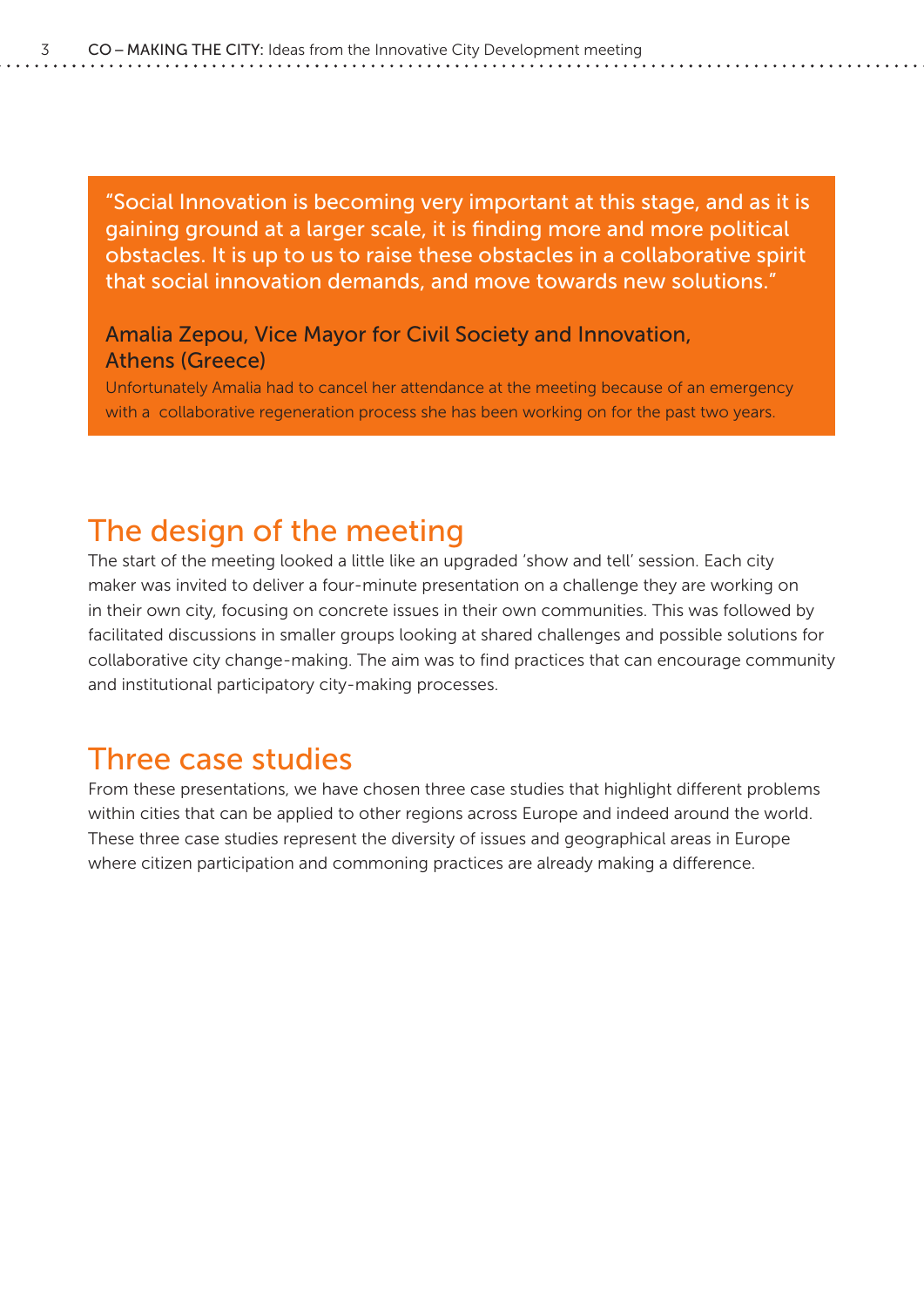## <span id="page-6-0"></span>The case of A Coruña *As presented by Claudia Delso, Councillor of Innovation and Participation, A Coruña (Spain)*

#### The context

"A Coruña is a city on the Atlantic coast of northwest Spain governed by a citizen movement called "Marea Atlántica" (Atlantic Tide), which stems from the squares movement of 2011<sup>2</sup>. Marea Atlántica is one of the municipal processes now sharing power in public institutions in Spain.

In 2015, the City Council of A Coruña created – for the first time in its democratic history – a transversal Department of Participation and Democratic Innovation. This was designed as a transversal and cross-sectoral space for the whole government from which citizen participation could be developed. It activates and creates an institutional experience with a new perspective of participation policies. Through monthly open participatory spaces across the city, it has initiated the first experience of open budgeting in the city as well as activating participatory processes and citizens labs.

The task and the challenge of the department is to put these participatory policies into practice and to transversally apply them across the city government as a whole. This is not an easy task in the context of our city, which is working for the first time on citizen and government participation.

Over the last two years we have already done a lot, and there are many things that I could share. But I have chosen to share one case that has been a big challenge to us recently, and we still don't have a solution to that challenge. This case might be interesting to you all because it also challenges how we imagine the city for the next 20 years."

#### The challenge

"I am talking about the port and the future of the coastal edge of the city of A Coruña. This part of the city is a complex territory due to different responsibilities: nowadays it is owned by the port authority but it is the city council that has the responsibility for allowing certain urban developments there.

In A Coruña, as in many coastal cities in Spain, there was a moment when many public spaces became privatised, with port authorities managing that land in a very private manner. There is a practice in Spain that the property and the governance of the port land is related to the central

 $2$  For example: this refers to the anti-austerity [Take the Square](https://en.wikipedia.org/wiki/Anti-austerity) movement in Spain.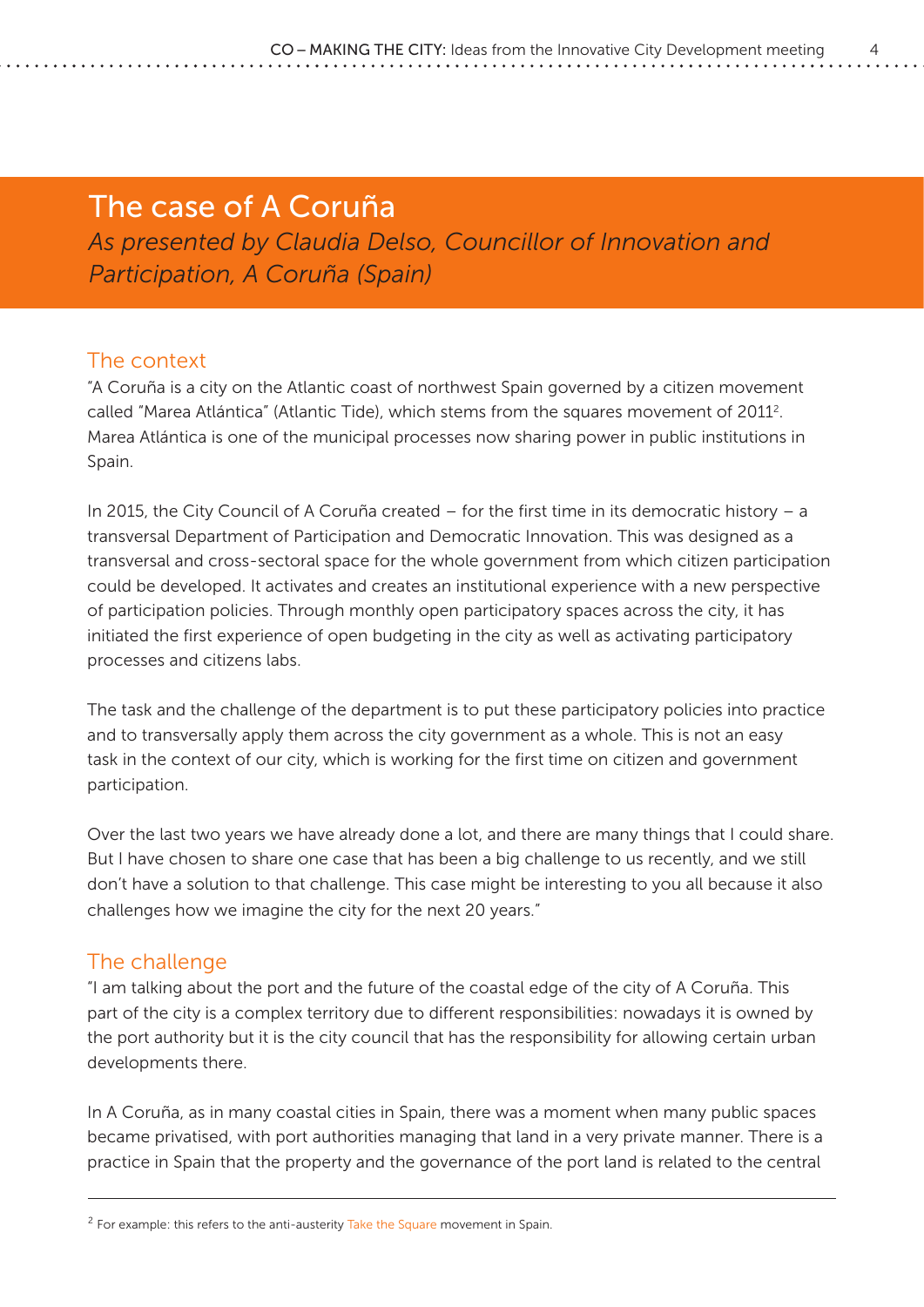government. This relationship is not a very good example of collaboration with the municipality. We started negotiations and public discussions to reclaim this space for the public, to get it back for the city.

There was an idea being considered to make a big speculative investment by building many luxury buildings, as is happening in other European cities. We have another problem in the mix: the external port, close to the city got into huge debt during its construction. What they intend to do is to pay this debt through speculations on the port land. At the same time, the port authority is legally obliged to waive the property rights on the land that the port uses, once the building activities on the port have ended. However, it came as no surprise that they used this situation to experiment with the possibilities of building there. We would prefer not to treat this situation as a conflict, even if it is a conflict. Instead, since the authority is somehow part of the city, and the port is collectively considered as one more neighbourhood, we would like to face this challenge and to look for a global solution for that whole area. This would involve different parts of the administration – not only the council but also the regional government and autonomous community of Galicia and its parliament, and of course the municipality and the port authority. So this is the challenge, the problem."

#### The methods

 "We wanted to connect what's going on around the port with the first participatory process that we started in the city, which was organised with the aim of organising the city into districts<sup>3</sup>. By law the city is obliged to have districts, which were developed as a decentralisation tool, although in reality no one cared about decentralisation in the city. We organised this big participatory process with more than 30 meetings in different neighbourhoods, working with the methodology of different maps and reflecting the neighbourhoods and how people really live in those neighbourhoods. Through this process, a set of criteria was developed and we were able to make a map of the city districts. A map of neighbourhoods was also created, opening up possibilities of thinking about the neighbourhood as something that is collectively identified. From this understanding of the meaning of the neighbourhood, we took the city port as one of the city neighbourhoods as well.

Our proposal of city districts is ready to be publicly presented. As well as having ten traditional city districts, we also have one district that we call the 'common district'. This is our way of territorialising the idea of the commons. We are thinking of a common district that would include the coastal part of the city, the beaches and also the parks and the hilly part of the city. But there are no records of common districts, so the question is: how do we imagine the governance of this common district?

 A third aspect would be the overlapping of scales at administrative and legal levels. This identification in the territory of a common-shared space composed of open spaces (the

 $3$  In September 2015, the Department of Participation and Democratic Innovation (together with the Urban Regeneration and Urbanism Department of A Coruña City Council) started a participatory process to reorganise the city into districts.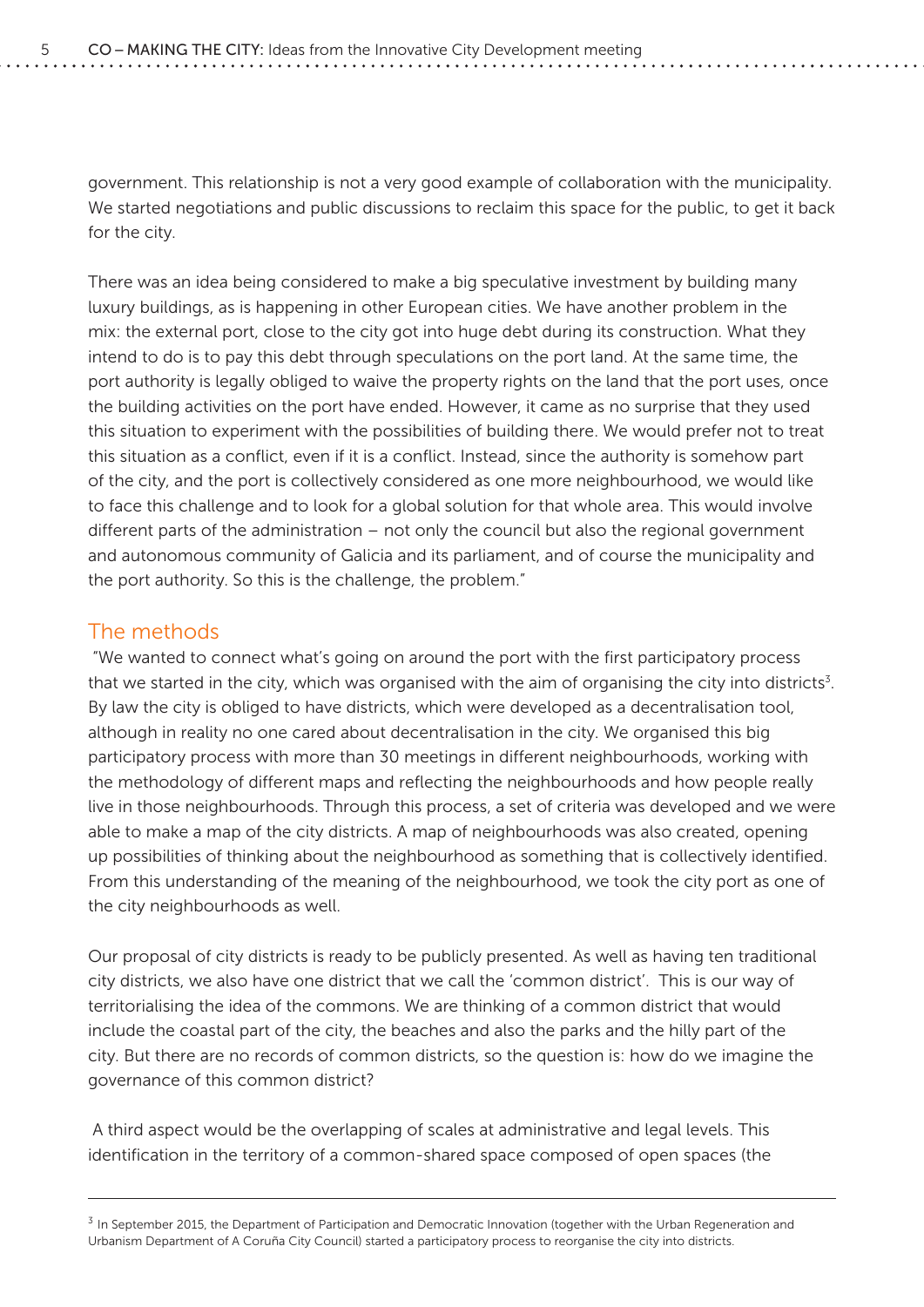beaches, hills and parks) and public property has also generated a collective debate about how to tackle the challenge of the urban transformation of the coastal edge. This land that has been designated as "public domain" is controlled by both the regional and the national legal frameworks and depends on them for its governance.

In short, A Coruña's experience is a good example from a local administration and a mediumsized city where an historic demand and public task [\(to organise the city into districts\)](http://www.coruna.gal/participacion/gl/procesos-participativos/organizacion-en-distritos/mapa-e-informe-proposta-de-distrito) became a great opportunity to re-think the territory, its governance and the way the residents of the city relate to the collective assets that concern everybody, because they affect everybody's lives."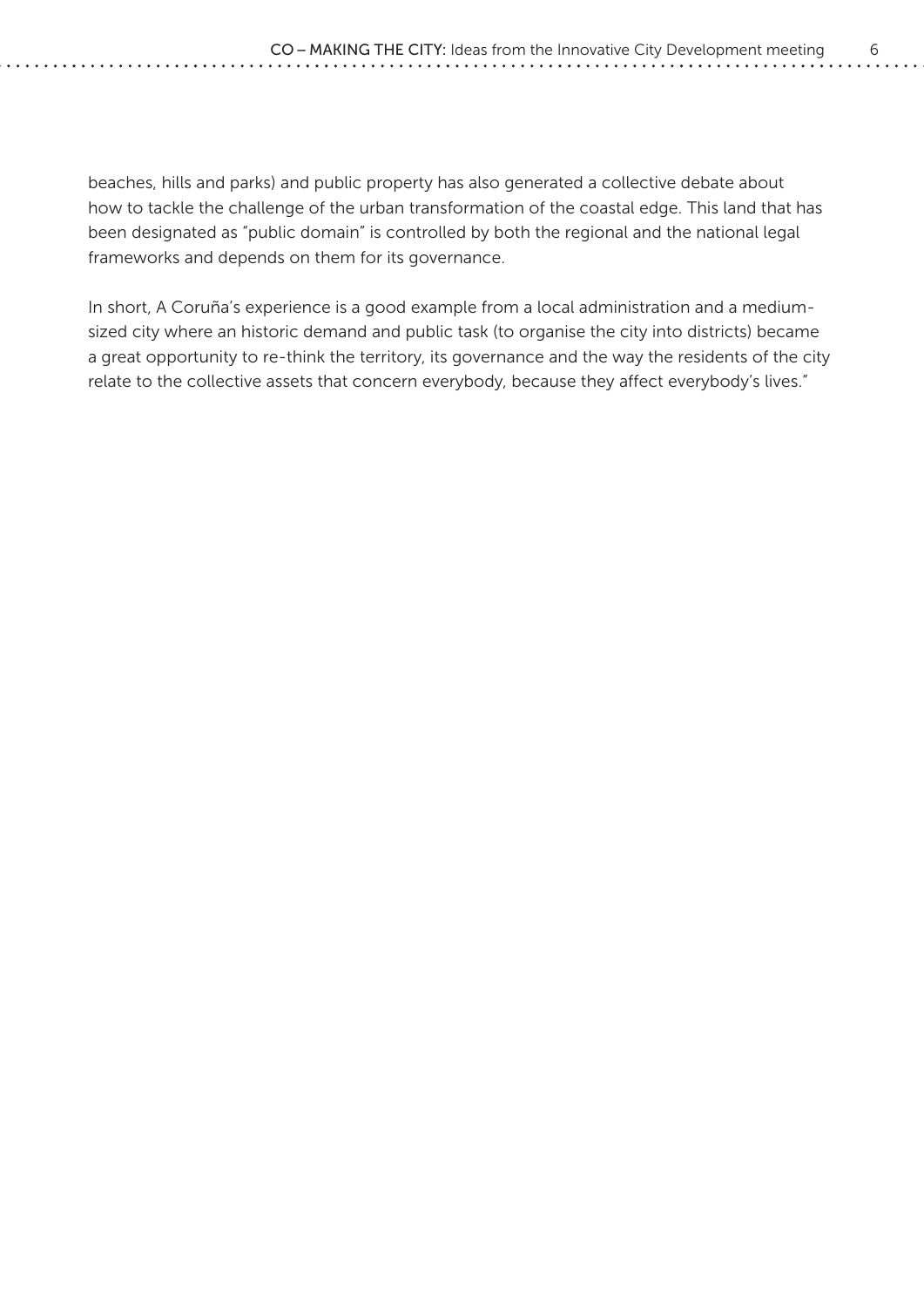## <span id="page-9-0"></span>The case of Chişinău

*As presented by Victor Lutenco, Municipal Councillor and elected official of Chişinău, Moldova*

#### The context

"Recently I saw a picture, a drawing of Chişinău at the beginning of the 19th century. The central street was very wide and it was full of mud. There was a huge herd of cows walking along it. This time of the year [in March] is when the snow melts in Chişinău and we still have that mud on the main street. Today, the street is narrower and you have a lot of cars moving and parking on it in a very chaotic way.

So the question I asked myself was: what's wrong with us? Why didn't we advance? Why didn't we change much? Part of the answer is probably connected to migration, in a very complex way. In the 1900s the majority of the population in Chişinău were Jewish and they created a lot of urban infrastructure in Chişinău, and then they moved to Israel.

In the 1950s, the Soviets came and they started building and industrialising the cities and there was another wave of building in the city. But they also invested a lot in building collective farms in the villages, kind of confining people there.

Now it is said that Moldova has a population of 3.5 million. There is a permanent figure going around that one million people are abroad, but what we have missed in terms of policy is that we have a huge amount of internal migration. What's happening actually is people are moving from villages to towns, mostly to the capital. They get an education, they get experience and they go abroad. And the wave continues, and it goes around and around."

#### The challenge

"So my challenge is this: in a way we don't have this idea of the commons. People still consider their apartment in a building in the city as their yard back in the village. Near where I live, in the last years of the Soviet rule they had to expand a lake outside of Chişinău, so a village was removed and placed into a housing block in the city. The new 'village' shop in the block, continued to function as before, with customers paying once a month when they got their salary. So village life continued and adapts to the city infrastructure.

That's on one side. On another side, a similar thing happened years ago in Italy. When a family was building a house, the whole village pitched in to help. And then the villagers moved and started building and renovating the next house, together. If my father went to a wedding then I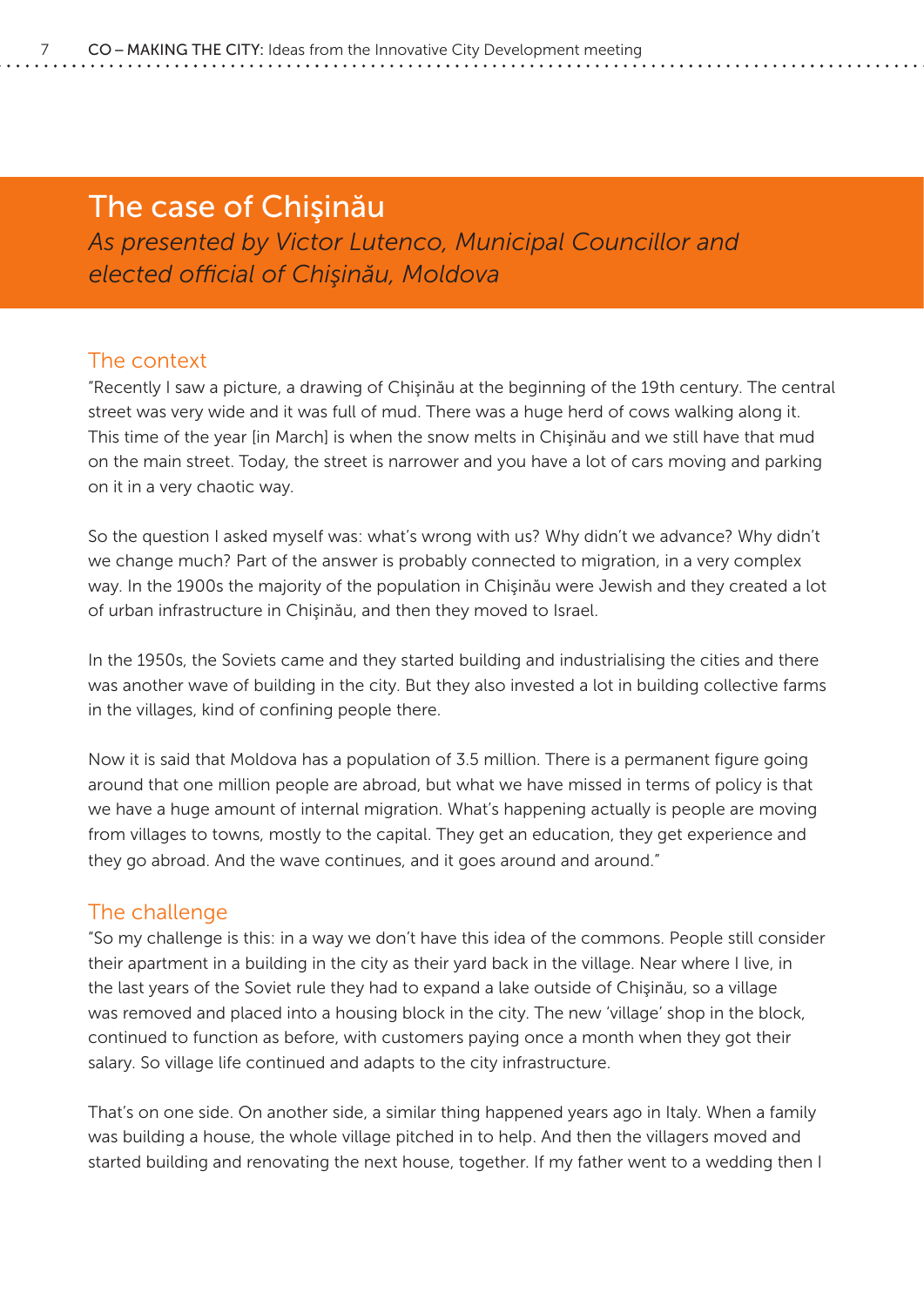had to invite the children of that family to my wedding because it's the common thing to help get the families started. So villagers have a tradition of horizontal cooperation but also vertical cooperation in the past, so how come we lost this? How come now in Chişinău we don't have this idea of commoning? We don't have people working together or helping each other and working as a community?

Part of the answer is probably because the system is keeping the citizens as hostages. To give you an example, if a family has a small child going to the kindergarten and the family finds some of the food products are rotten at the kindergarten, they will be very afraid of reporting it or speaking up about it. Because the next day either the kindergarten will be closed and they won't have anywhere to put their child (and then maybe they will lose their jobs) or the child will be refused a continued place at the kindergarten. So the challenge is how do we start, or speed up, the civic movement?

On the political stage, speaking about the mud on the streets, recently the opposition came before the mayor and gave him a cup full of mud. The answer the mayor gave was 'everything that is happening now is because of the Soviet occupation 40 years ago'."

#### The methods

"So what do we do now? We are trying to build civic budgeting to give more support to those individuals who want to get together more people and implement innovative projects, such as organisations like Oberliht<sup>4</sup>. There are different ways to implement civic budgeting. We've chosen to allocate about 1% of the capital's city budget for citizens to decide what the authorities need to do. Groups of citizens will have the opportunity to apply with projects according to the priorities identified through a poll organised by a civic initiative group called 'Primaria Mea' (My City Hall). Citizens will then be able to vote in person and online. The projects with the biggest number of votes will be funded within this allocated budget. This will be mandatory for City Hall to implement.

Another dimension: about a year ago I piloted a project in 25 villages and towns around Moldova that have been affected by external and internal migration – the idea of a Home Town Association. This is an association of those who left the locality but kept connected with that locality. The idea has been developed insofar as they contribute financially through a crowdfunding campaign to implement big infrastructure projects in those villages – rebuilding the roof of the kindergarten, building a new road, the fence of the cemetery, buying a tractor to do some works etc. So now we have gained trust with those people who left and in one year rebuilt community projects for communities, by communities who don't live there.

So how can this be applied to a much bigger location, like the capital city, maybe with the perspective, given the size of the location, of using something like diaspora bonds for the future?"

<sup>&</sup>lt;sup>4</sup> [Oberliht](http://www.oberliht.com/) is a cultural organisation operating from Chișinău, and one of the Connected Action for the Commons hubs. Their expertise is in collaborative scaling of reclaiming and safeguarding public space.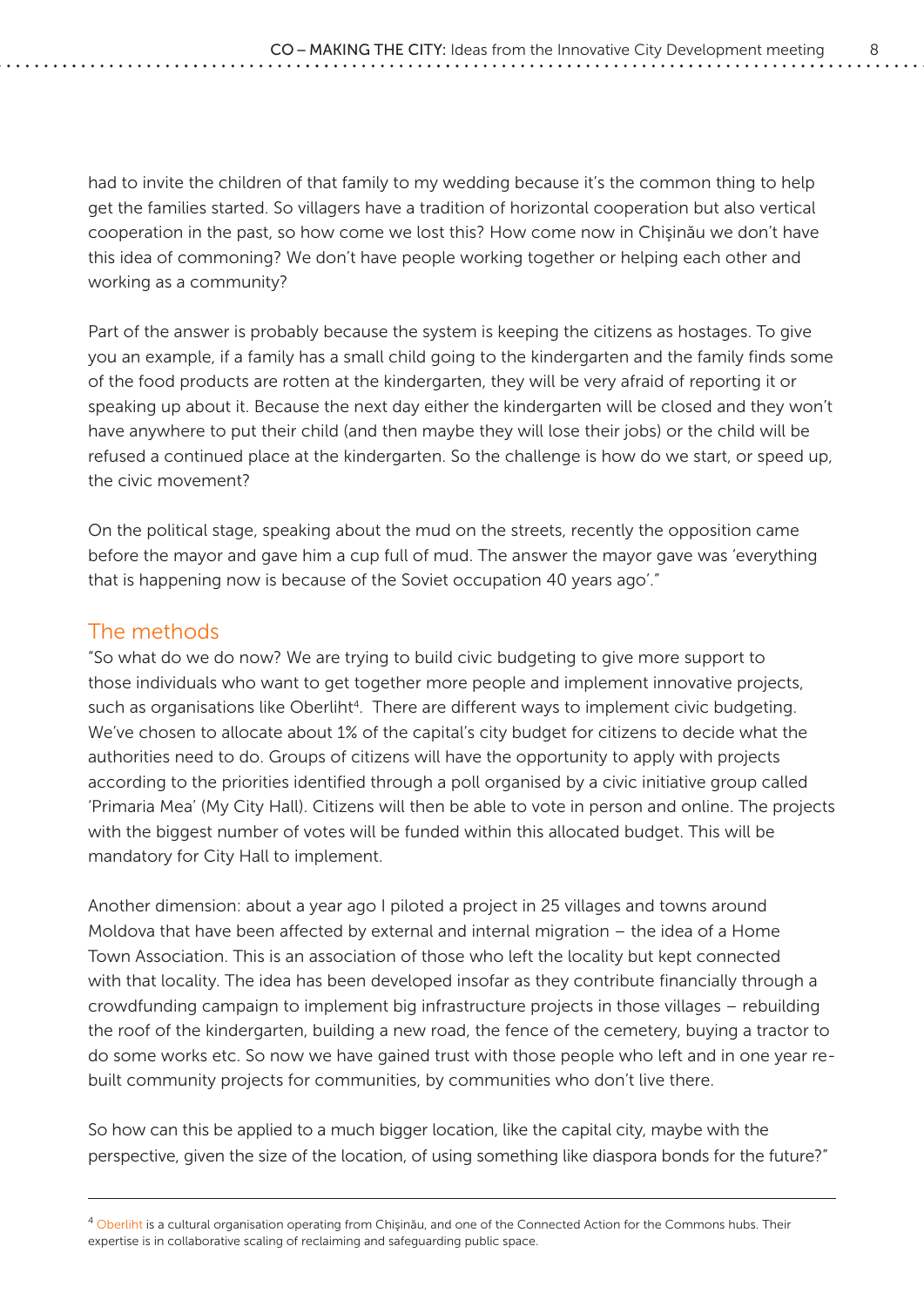### <span id="page-11-0"></span>The case of Naples

*Presented by Fabio Pascapè, Office for Culture, Tourism and Sport, Municipality of Naples, Italy*

#### The context

"Since 2011, Naples has become a city of experimentation upon implementation of the politics of the commons. We started by launching the commons laboratory – a space of deliberation on new forms of property, governance and legal instruments in order to call those new forms into being, in a municipal space; we then appointed the Assessor of the Commons to conduct a dialogue between the city council and citizens involved in commoning urban spaces and buildings; we launched the municipal Special Unit (a sort of 'department of the commons') and eventually we started to deliver legal recognition for buildings and areas transformed by the people according to the principles of the commons.

One of the most significant examples of such places is all'Ex Asilo Filangieri interdisciplinary cultural centre<sup>5</sup> – a historic palace occupied and self-governed since 2012 by performing artists, immaterial workers and urban activists. I want to use this example for putting forward one question and one challenge."

#### The question

*"Is the commons a good way for the municipal government to allocate financial resources?"*

"In order to answer this question allow me to present some of the statistics: 146 public meetings in three years; 580 days of public worktables for discussing projects and people's proposals; more than 3,800 activities and public events, including artistic presentations. The approximate cost for the municipality of the centre in 2015 was €300,000, which included the structural expenses and human resource costs in facilitating the commoning process.

There are also many immaterial benefits (civic profits and intangible assets) for the commoners of all'Ex Asilo Filangieri, for the direct participants of its activities and, indirectly, for the neighbourhood it is located in and for the city of Naples as a whole. These benefits include: community bonds within the centre, between its creators and participants of the activities, as well as with the residents of the neighbourhood; the development of the perception of quality of living within the neighbourhood; development of self-governance abilities of the creators and users of all'Ex Asilo Filangieri; expansion of their abilities to administer and manage the common goods; and development of democratic practices that can become beneficial in the entire Naples urban space.

5 [all'Ex Asilo Filangieri](http://www.exasilofilangieri.it/) is a former convent that was occupied in 2012 by cultural creatives and is now recognised by the local municipality as part of the 'common good' of the city and a space for experimentation.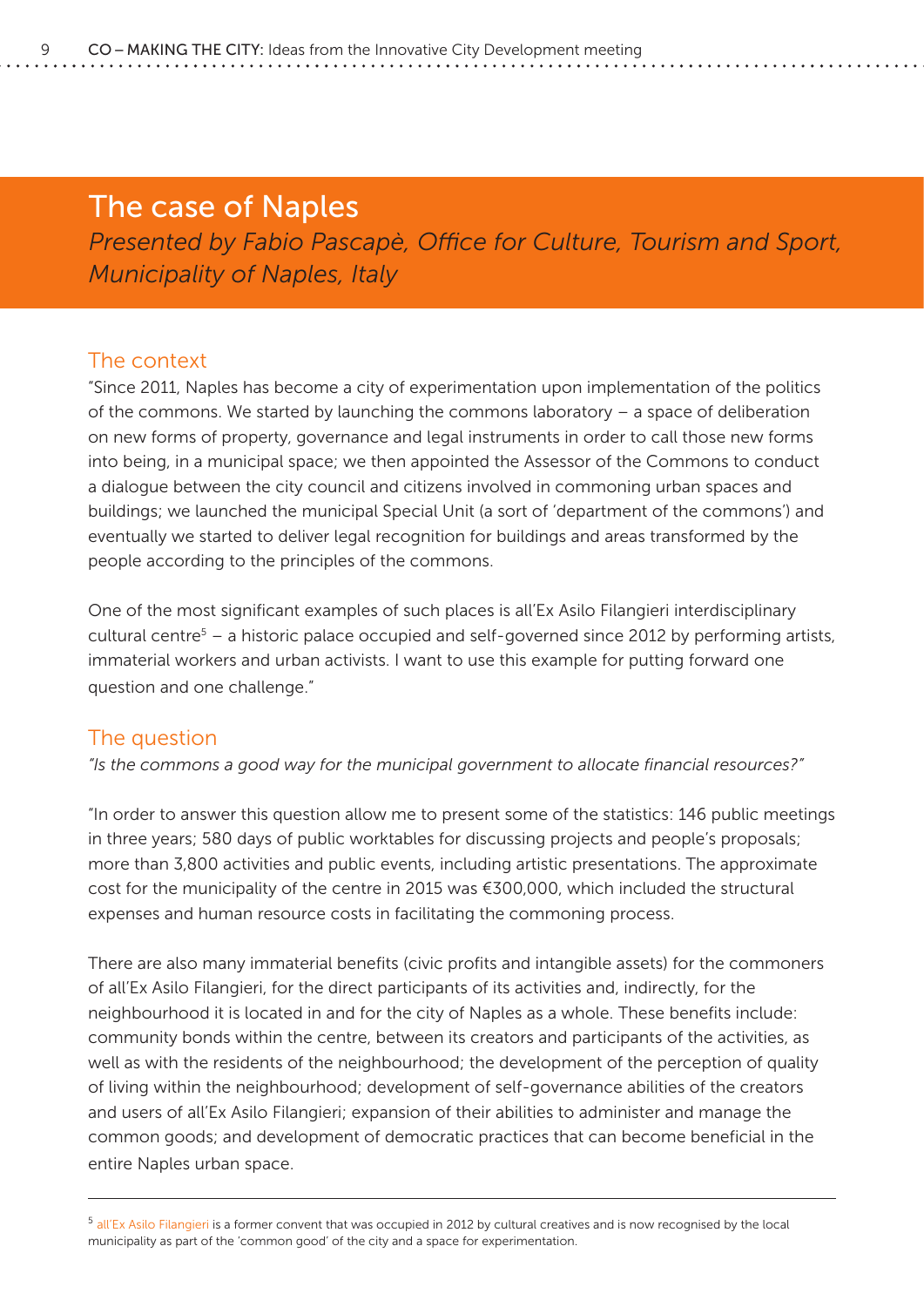The answer therefore is: yes, the commons is a good way for the municipal government to responsibly allocate financial resources. Not because they are cheaper than public goods or private ones but because the material and immaterial benefits they provide for the entire urban population are much more valuable from the social and economic point of view than the ones provided by public or private goods."

#### The challenge

"The experimentation of urban commons makes us believe that the municipality in its institutional sense should transform accordingly to the principles of the commons for the benefit of all. But how to achieve this? How to transform bureaucracy according to the dynamics of the commons, how to make it self-governed and capable of responding at the right time to the needs and urgencies of the people?"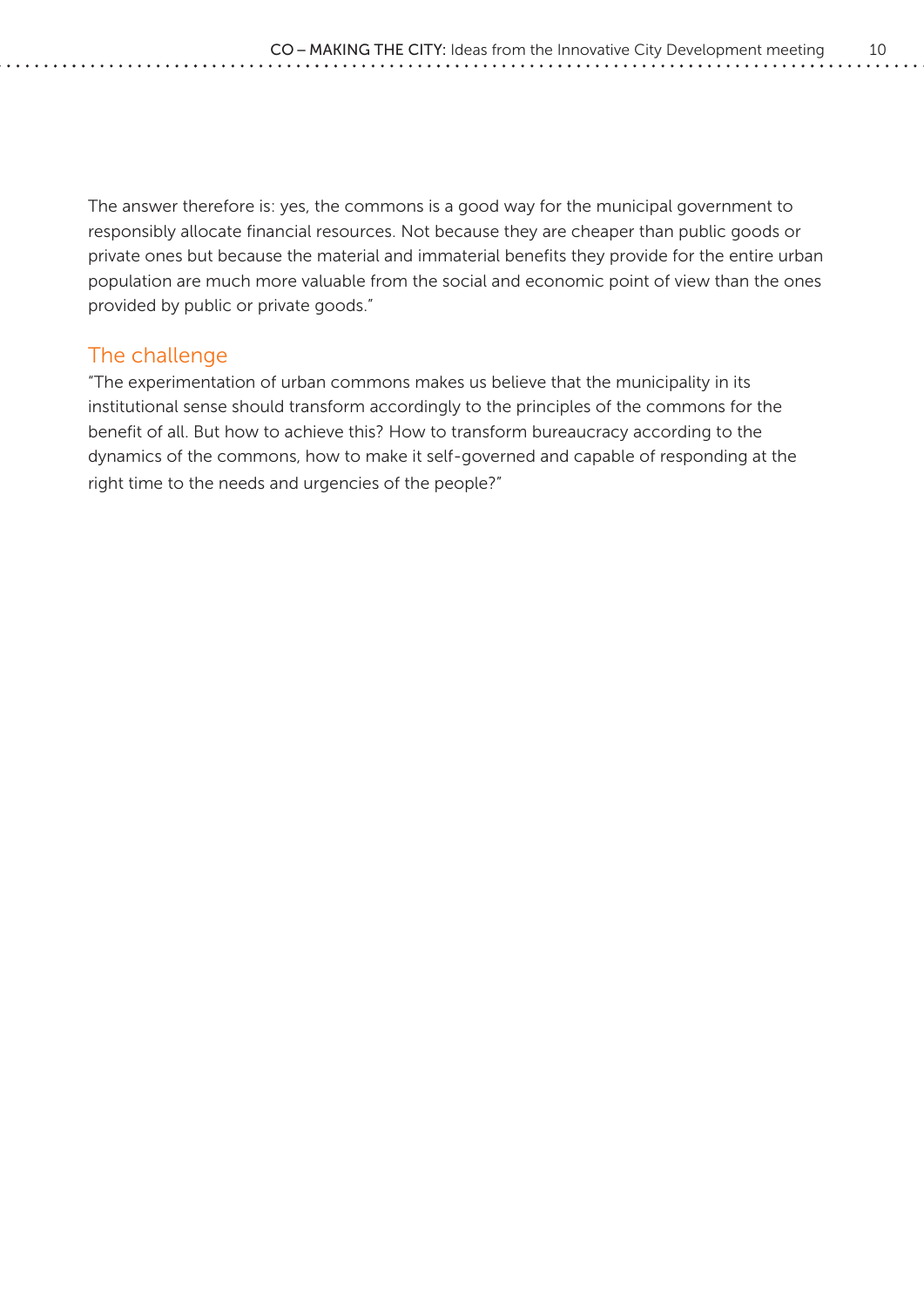# <span id="page-13-0"></span>Co–making the city: Ideas for bottom–up transnational municipal reform

These case studies, and the challenges they raised, prompted the group to brainstorm about the conditions needed to pave the way for urban co-governance or urban commons participatory governance, as well as city making. These discussions were clustered into two questions:

- what are the values that could inspire commons-based assets and service management schemes?
- what are the methodologies, legal and financial tools and linchpins that could make a commons-based solution work?

Looking at each of these issues in turn:

#### What are the values that could inspire commons-based assets and service management schemes?

Overall the group agreed that a 'governing/decision-making' institution needs to overcome self-deferential bureaucracy and create a definition of common interest, like a charter of the 'Value of Commons' (such as in the case of Naples). This requires a high level of balance and equilibrium between values and coordination, trust, transparency, equality and diversity within institutions. So how do you create that?

Creating a system to operate within the principles outlined above needs to be carefully balanced with the need for an open process that makes the space for experimentation and to share solutions and information.

However, what happens when differences of opinion in collective action-making aren't solved? Can an institution be vulnerable in this way but also see its potential as stronger and more robust over the long term?

The institution needs to sustain engagement with core individuals and communities, and continuously attract diverse opinions, as well as finding evaluation models to communicate and replicate successes and acknowledge failures.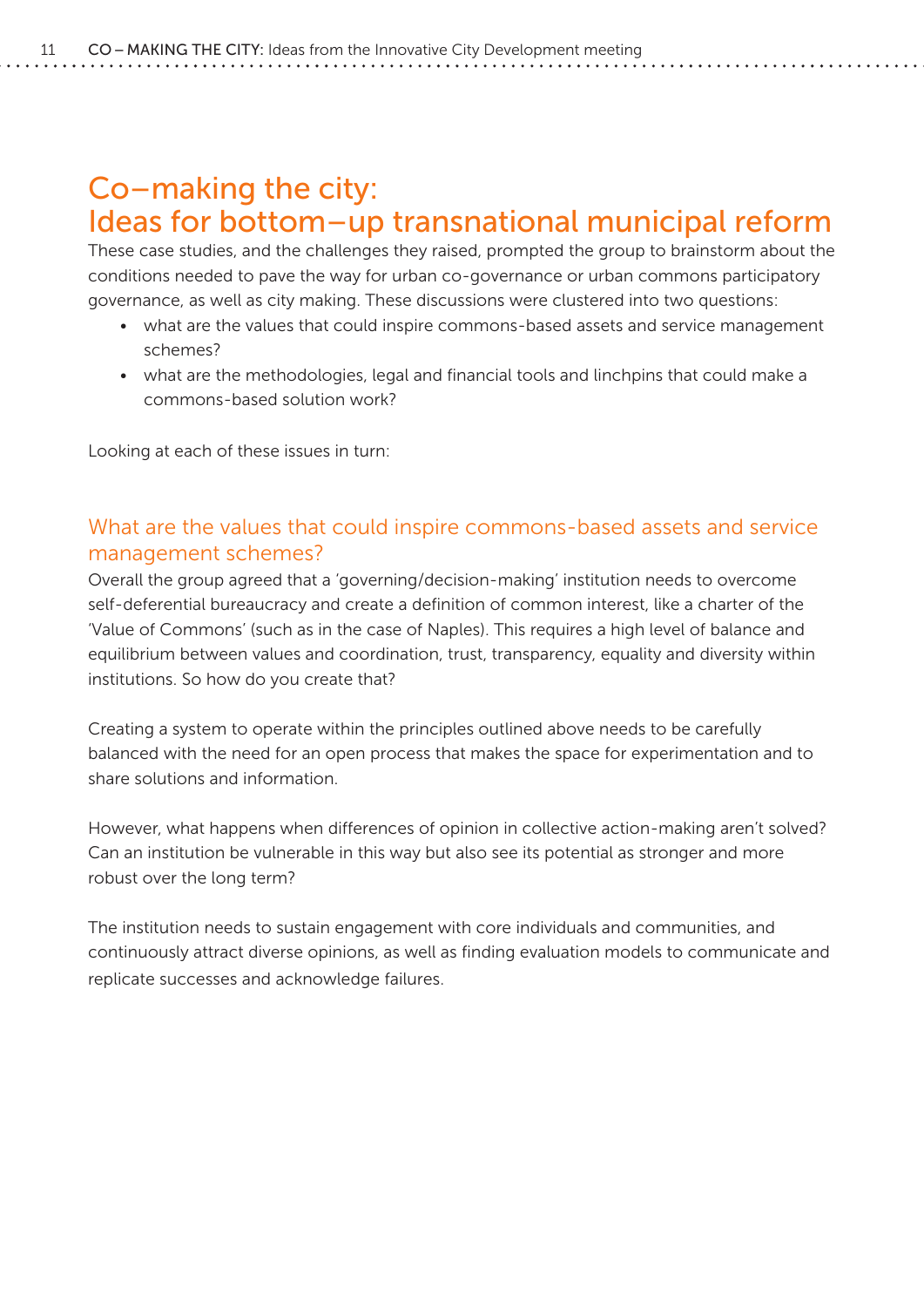#### What are the methodologies, legal and financial tools and linchpins that could make a commons-based solution work?

Having consistency – such as regular gatherings of different city stakeholders to co-decide and plan actions – can also involve role play as a methodology, playing games in general and open source platforms, such as innovation labs. Existing and shared spaces such as public libraries can be used to bring together broad sections of the community. One consideration is: who moderates these spaces, both online and offline? Other recommendations include:

Making clear how decisions are made by using city referendums with clear goal posts to make decisions and make usership: think of methods to show recognition, production and collective benefit to create a modus of governance that applies to everyone under the same conditions.

Starting with a realistic aim of collaboration: for example, participatory budgeting is a form of very clear, transparent and practical citizen activity and institutional decision-making. Create information packages, for example, publish 'how to co-budget' in order to encourage collaboration.

Looking at the need to support public servants in acquiring the skills for this role: define tools and operations and share/build skills. Implement this in a part of the institution as a starting point, then evaluate it and grow it institutionally.

Protecting public services is crucial for the accountability of politicians. Build in mechanisms that judge the work of grassroots public servants and consider who and how this evaluation happens on the implementation of policies?

Finally, implement a public consultation process across several cities and use an accessible tool to show the results to compare and contrast. This can engage the residents as they see impact and review their own contribution.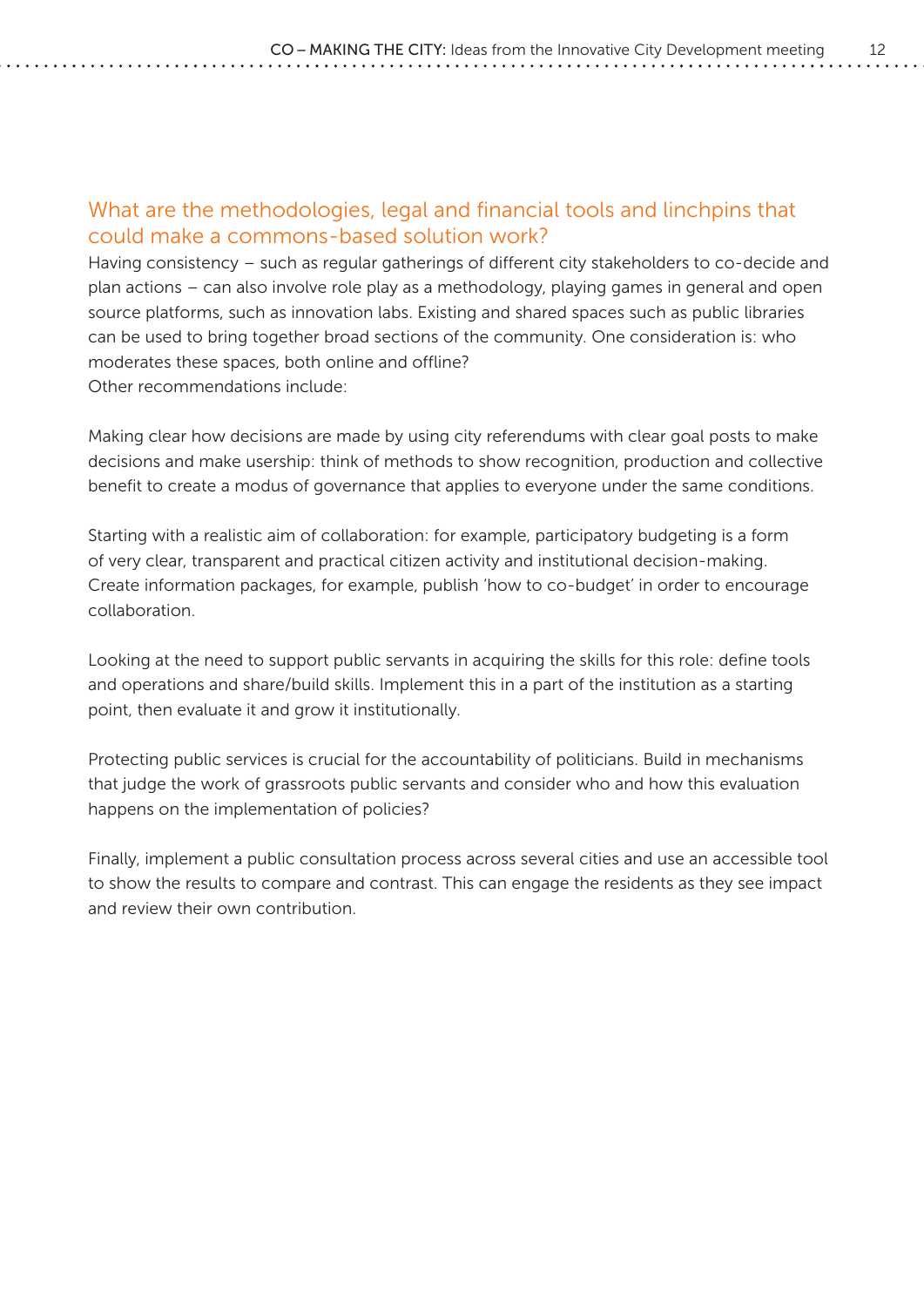# <span id="page-15-0"></span>Conclusions – next steps

Urban co-governance or urban commons participatory governance, as well as city making, are increasingly becoming the answer to the demands of city residents who want to democratise their cities and city governance. These approaches can help reduce the tensions of those living in a city by coalescing different people or actors around a shared common goal. They can also be a key contributor to social innovation.

The statements and questions that arose out of the Innovative City Development meeting need to be developed further, both within the institutional work setting and with city makers outside the work setting, in a peer-to-peer context.

Some of the outcomes from the meeting can already be taken forward and applied as a pilot experience or can help to develop or scale up an existing scheme. Making a series of models that can be used flexibly within different contexts and by different people that consider sustainability, legality and financial roles, is a move towards greater equality for our societies.

The responsibility for the safeguarding and upkeep of a public collective needs defining and may need experts to create a flexible but clear charter. Creating a collective that is able to function with clear information management and distribution to communities is important to make informed civic decision-making possible.

Institutions need to decide what is a public good, what is the definition of a private thing and public interest and be clear about how participation helps its operation. With this information and transparency, decisions such as how and who should manage the redistribution of resources can be clarified to all stakeholders.

Building trust between all stakeholders is a continuous process. The need to balance the welcoming of new and different voices to its operation, such as transient communities, could help that process rather than derail it.

Keeping the door open to experimentation – for example, with shadow economies and applying collaborative methodology learning in education – could lead to further impact and also help to create a similar language to explain value. This may also translate into recognising different values – such as cultural, faith and freedom of speech – which will have a lasting impact on social cohesion and the well-being of societies in general.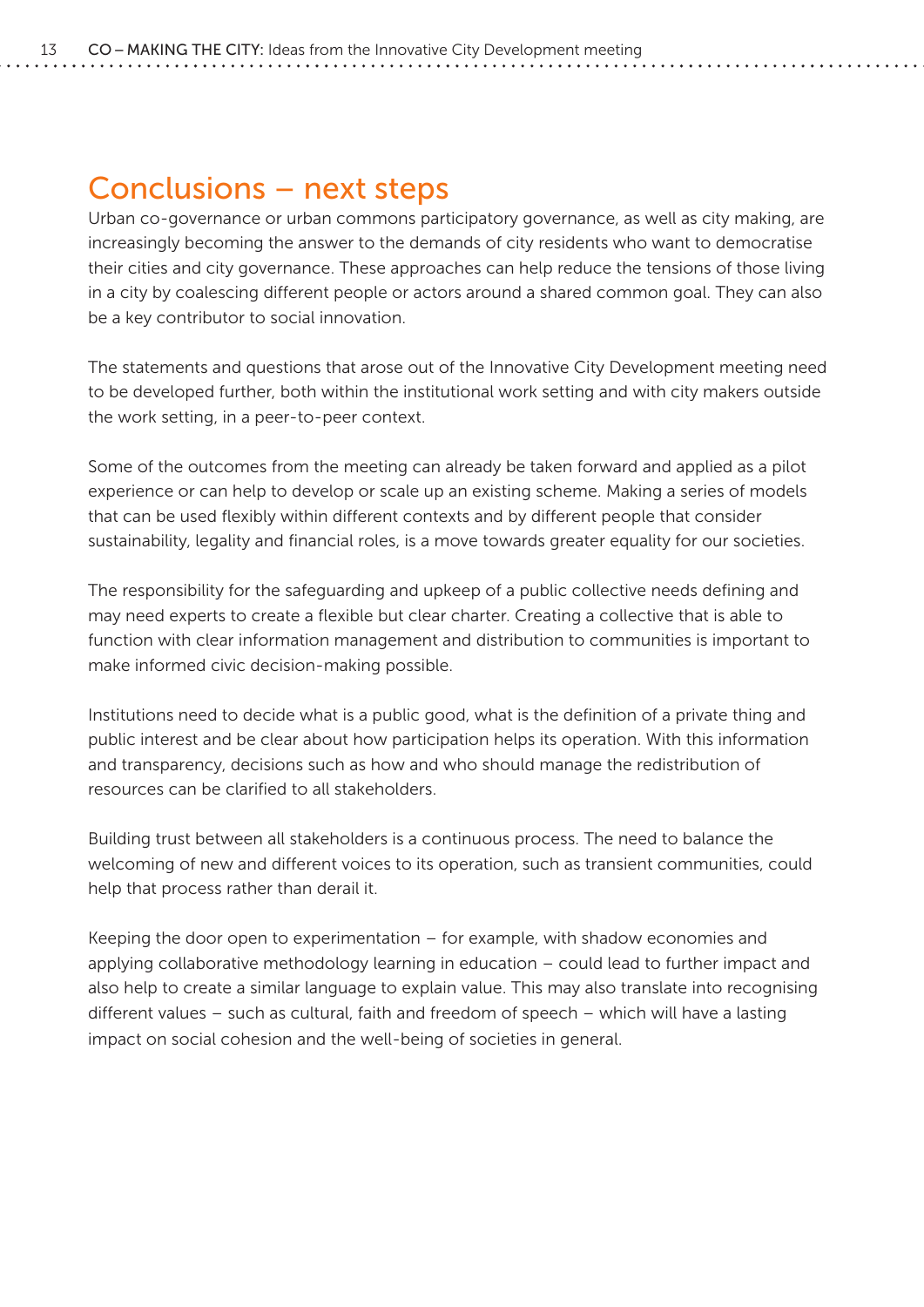#### So, how can these tasks and processes be realised?

The group suggested they wanted to meet again in order to deepen their knowledge and exchange practices, projects and policies on participatory governance or co-governance and city making. They recommended that the formation of a space for exchange, experimentation, mutual learning and co-working could enable the sharing of tools that city makers need going forward. Indeed the group felt they benefited from the time and space to come together as peers and examine their daily challenges.

ECF presented this report to some participants of the Innovative City Development group at the International Association for the Study of the Commons conference [\(IASC2017\)](https://www.iasc2017.org/), in July 2017. Together we will give more thought to our collaborative work, having been accepted to present these cases above and others in a lab environment at the conference.

We hope these collaboratively produced ideas can serve as a guide for institutions starting out with co-design processes. We hope they can inspire confidence in working with methodologies and commoning processes with local people to be more creative, more involving and more democratic.